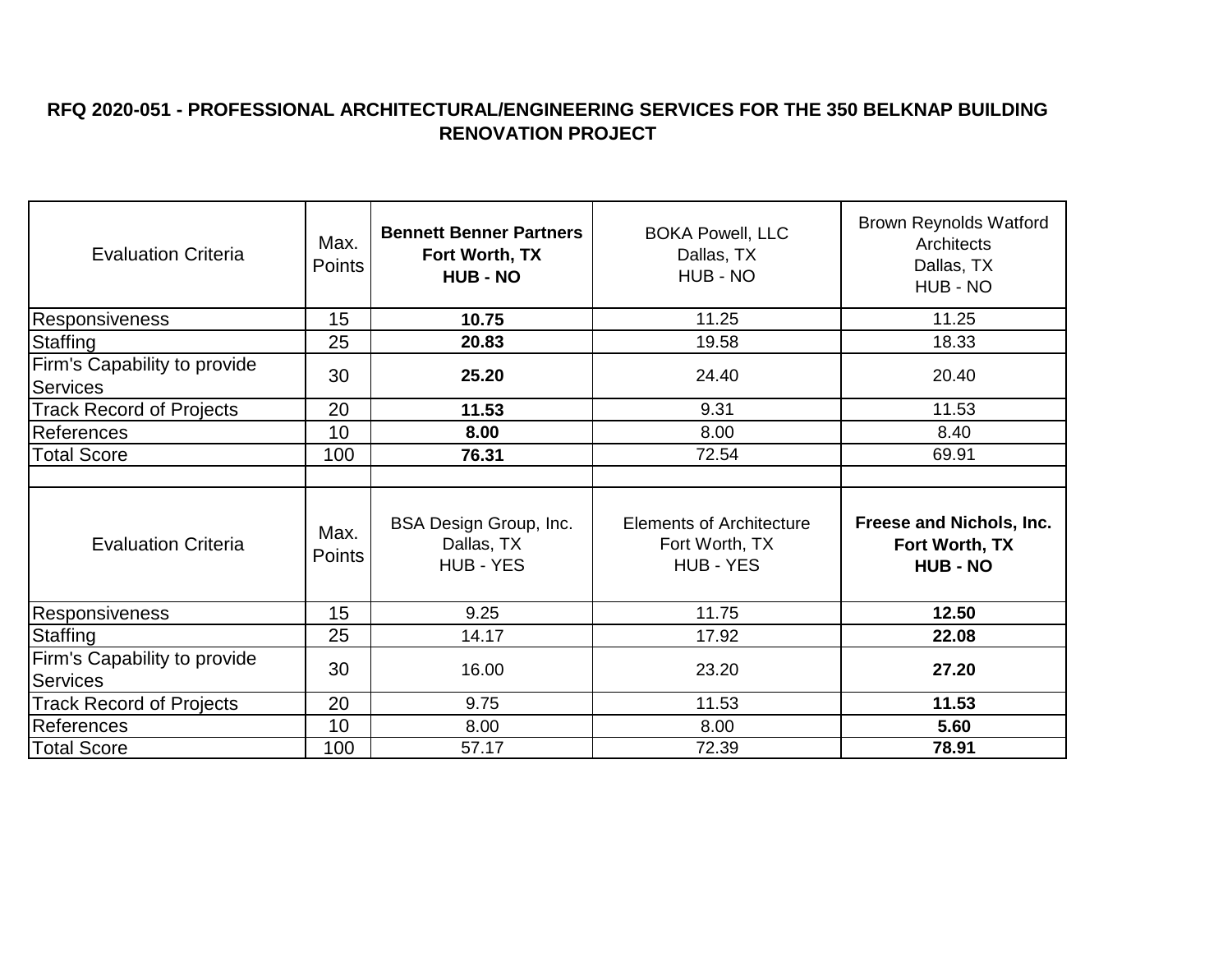## **RFQ 2020-051 - PROFESSIONAL ARCHITECTURAL/ENGINEERING SERVICES FOR THE 350 BELKNAP BUILDING RENOVATION PROJECT**

| <b>Evaluation Criteria</b>                      | Max.<br>Points | <b>GSBS Architects</b><br>Fort Worth, TX<br><b>HUB - NO</b> | Hahnfeld Associates, Architexts<br>and Planners, Inc. dba<br>Hahnfeld Hoffer Stanford<br>Fort Worth, TX<br>HUB - NO | Halbach.Dietz Architects<br>Fort Worth, TX<br>HUB - YES |
|-------------------------------------------------|----------------|-------------------------------------------------------------|---------------------------------------------------------------------------------------------------------------------|---------------------------------------------------------|
| <b>Responsiveness</b>                           | 15             | 13.75                                                       | 12.25                                                                                                               | 9.25                                                    |
| Staffing                                        | 25             | 21.25                                                       | 19.58                                                                                                               | 17.50                                                   |
| Firm's Capability to provide<br><b>Services</b> | 30             | 26.80                                                       | 24.40                                                                                                               | 19.60                                                   |
| <b>Track Record of Projects</b>                 | 20             | 12.86                                                       | 11.53                                                                                                               | 9.75                                                    |
| References                                      | 10             | 8.40                                                        | 7.20                                                                                                                | 9.60                                                    |
| <b>Total Score</b>                              | 100            | 83.06                                                       | 74.96                                                                                                               | 65.70                                                   |
|                                                 |                |                                                             |                                                                                                                     |                                                         |
| <b>Evaluation Criteria</b>                      | Max.<br>Points | Huitt-Zollars, Inc.<br>Fort Worth, TX<br>HUB - NO           | KAI/Alliance, LC dba KAI Texas<br>dba KAI Design<br>Dallas, TX<br>HUB - YES                                         | LBL Architects, Inc<br>Arlington, TX<br>HUB - NO        |
| Responsiveness                                  | 15             | 12.50                                                       | 9.00                                                                                                                | 11.00                                                   |
| Staffing                                        | 25             | 20.00                                                       | 17.08                                                                                                               | 18.75                                                   |
| Firm's Capability to provide<br>Services        | 30             | 23.60                                                       | 20.40                                                                                                               | 21.60                                                   |
| <b>Track Record of Projects</b>                 | 20             | 10.64                                                       | 9.75                                                                                                                | 10.64                                                   |
| <b>References</b>                               | 10             | 7.60                                                        | 8.00                                                                                                                | 9.60                                                    |
| <b>Total Score</b>                              | 100            | 74.34                                                       | 64.24                                                                                                               | 71.59                                                   |